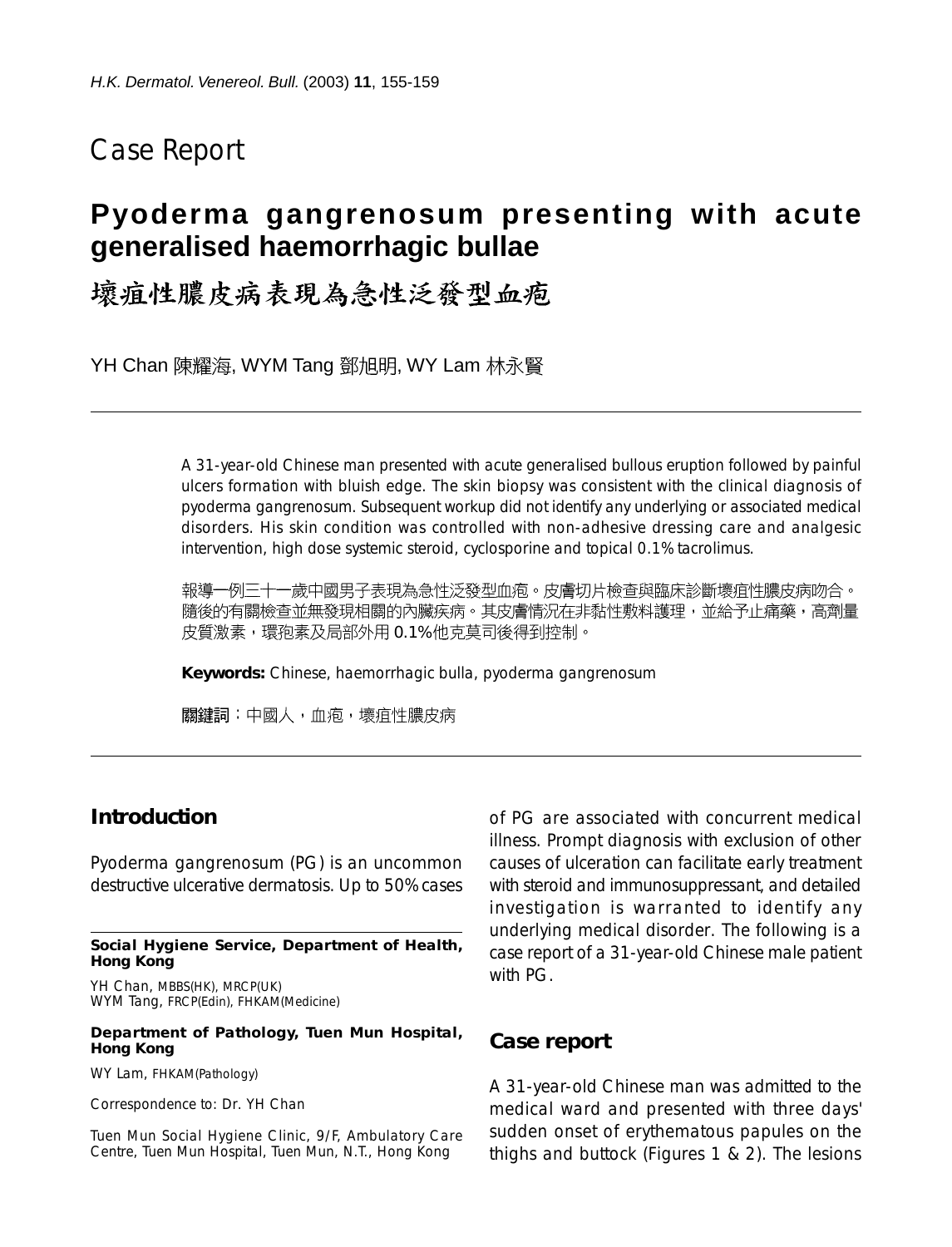rapidly enlarged to form plaques and evolved to haemorrhagic blisters. Rupture of blisters gave rise to painful erosion and ulcers (Figure 3). New lesions developed sequentially on the elbows, upper arms, shoulders, back, ears and scrotum. The patient also had transient high fever (39°C) but no other systemic symptoms. He enjoyed good past health with no significant medical illness. On

Figure 1. Multiple ulcers of pyoderma gangrenosum over buttock.

Figure 2. Multiple ulcers of pyoderma gangrenosum over right leg.

Figure 3. An ulcer of pyoderma gangrenosum .



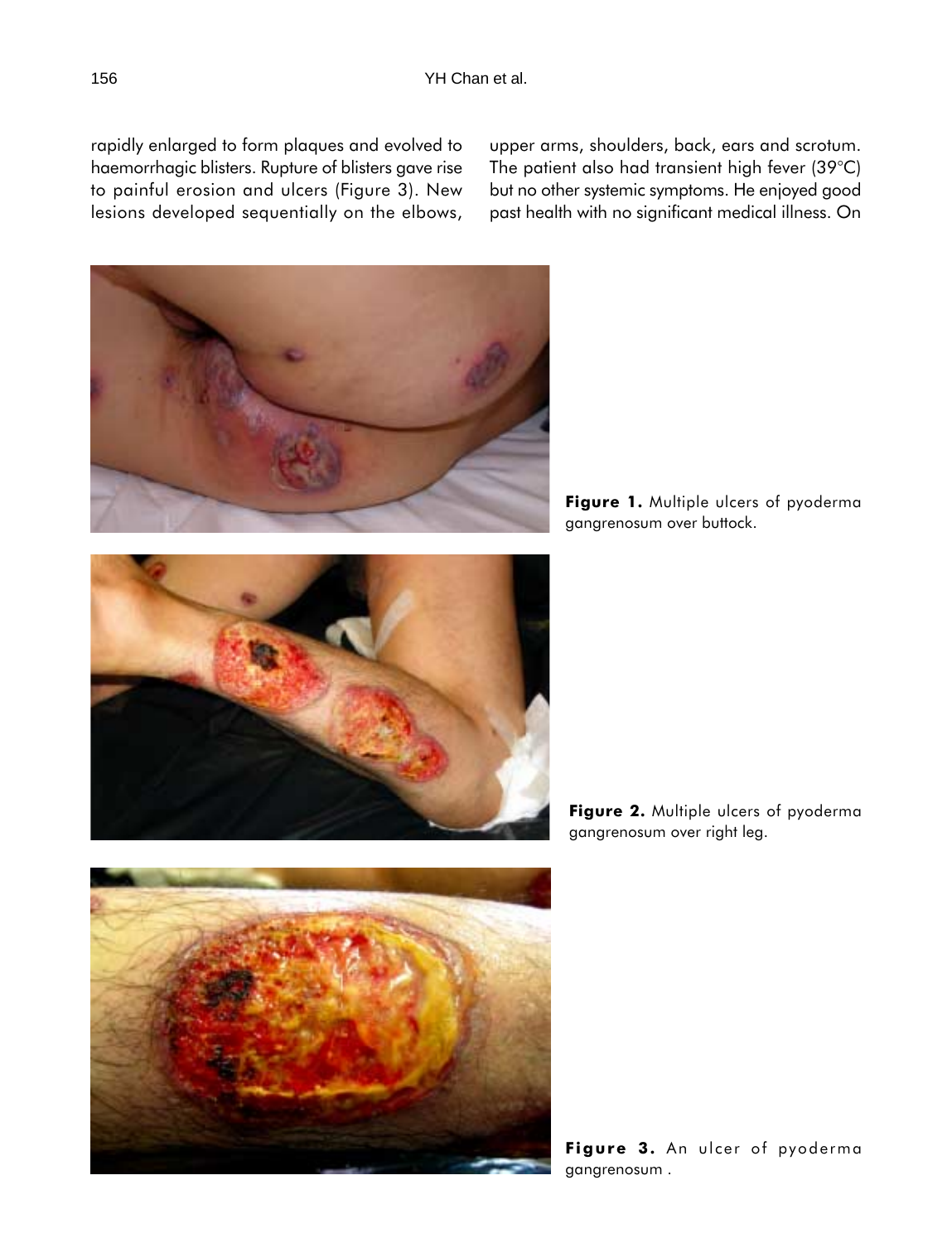physical examination, the patient had multiple flaccid and haemorrhagic blisters. Tender erosions and ulcers with tender bluish edge on the thighs, buttock, arms, back, fingers, ears and scrotum were noted. Differential diagnoses included pyoderma gangrenosum, ecthyma gangrenosum, bullous pemphigoid, pemphigus vulgaris, vasculitis and cryoglobulinaemia.

Full blood count revealed marked neutrophilia with normal haemoglobin and platelet count. C-reactive protein and ESR were elevated. Ulcer swab and blister fluid were negative for bacterial, viral and fungal culture. Sepsis and autoimmune workup were unremarkable. HIV and syphilis serology were negative. Immunoglobulin analysis was normal and anti-skin antibody was negative. Skin biopsy of an intact blister from his left thigh showed mixed pattern of neutrophilic infiltration in the epidermis with congested dermis (Figures 4-6). Viral inclusions, fungal hyphae and bacteria were not found, and immunofluorescence was negative. These features supported the diagnosis of PG.

The patient was treated with non-adherent dressings, analgesics, high dose prednisolone commencing at a dose of 30 mg twice daily and later stepped up to 50 mg twice daily and cyclosporine 150 mg twice daily. Topical tacrolimus 0.1% ointment was applied on the lesions after wound dressing. Complete remission was achieved after three months' therapy. Unfortunately, he had a relapse five weeks after cessation of systemic therapies.

## **Discussion**

PG is an uncommon, destructive cutaneous ulceration which was first described by Brunsting et al in 1930.<sup>1</sup> It usually occurs in patients between 25-54 years with peak at the fifth decade. Equal sex ratio was described in



Figure 4. There is a dermal inflammatory infiltrate in nodular array with overlying devitalised epidermis (X10).



**Figure 5.** Medium magnification reveals the inflammatory nodules are composed predominantly of neutrophils. There are no leucocytoclasia nor obvious vasculitis (X40).



Figure 6. High magnification showing neutrophils in the inflammatory nodules (X200).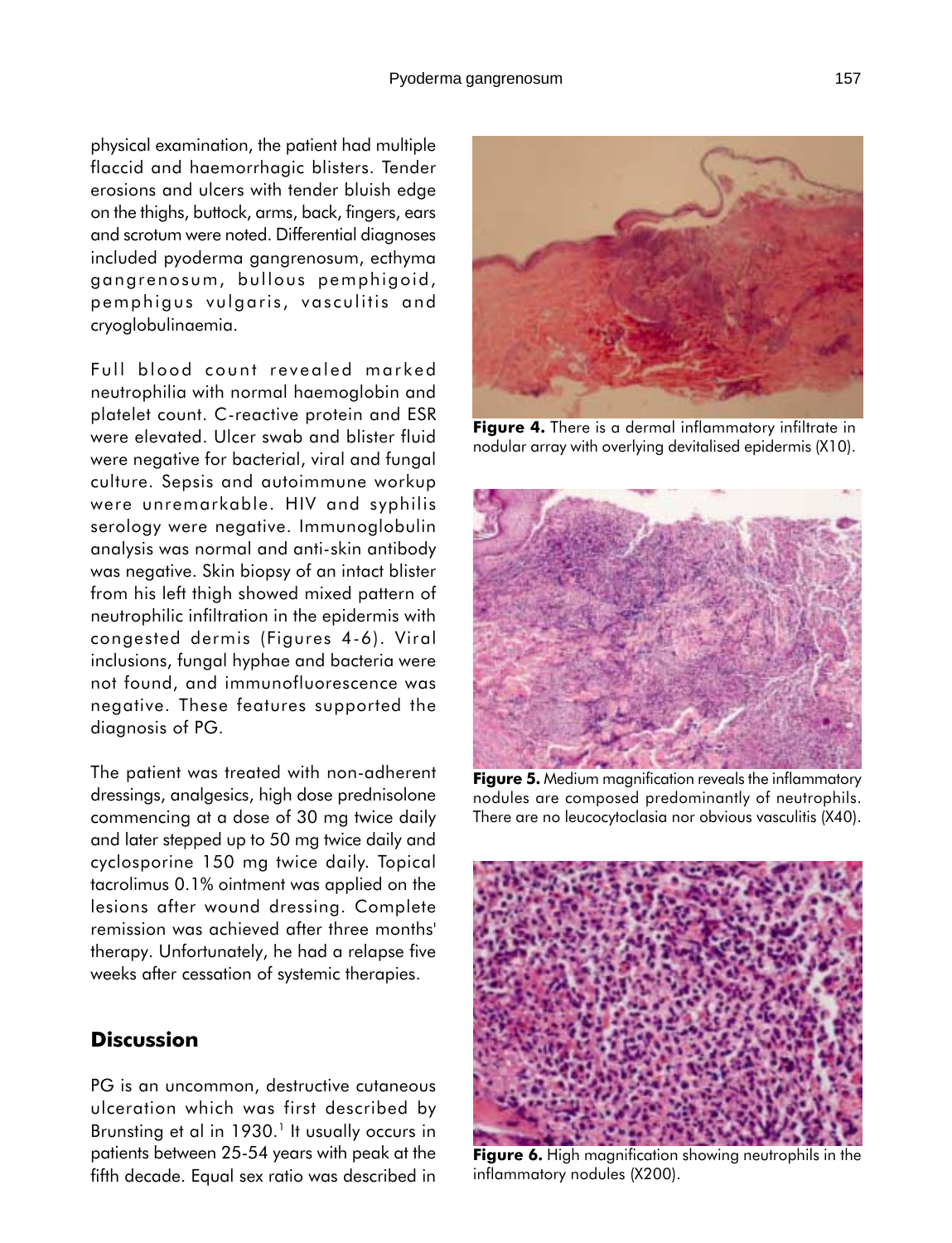most series of case reports but there are few exception with female predominance.<sup>2</sup> The most commonly affected areas are the legs especially the shins.

Acute generalised eruptive PG is exceedingly rare, especially in Chinese. One more unusual feature in our case was the initial haemorrhagic bullous formation before progression to ulcerative PG. Differential diagnoses of acute generalised PG includes vasculitis, ecthyma gangrenosum, antiphospholipid syndrome, cryoglobulinaemia, bullous pemphigoid and pemphigus vulgaris.

Up to 50% cases of PG are associated with concurrent medical illness. Commonly associated diseases include inflammatory bowel disease, either ulcerative colitis or Crohn's disease; a polyarthritis that is usually symmetrical and may either be seronegative or seropositive; and haematologic disorders such as leukaemia or preleukaemic states, predominantly myelocytic in nature or monoclonal gammopathies especially IgA. None of these disorders were present in our patient.

The histopathology of PG is nonspecific and varies according to stage, variant, and biopsy location. Suggestive findings include ulceration with capillary and venous thrombosis, dense polymorph infiltration and sterile abscess formation. Frank vasculitis is rarely reported in areas of maximal tissue destruction. Biopsy of the erythematous leading border may show lymphohistiocytic infiltration. Culture of biopsy specimens is advisable to rule out infection due to bacteria, acid fast bacilli, atypical mycobacteria and fungi.

Systemic steroid either high dose oral therapy or administered in pulses, in combination with wound care and adequate analgesia constitute the mainstay of treatment for severe PG.<sup>3</sup> Other agents reported to be useful in severe PG include cyclosporine,<sup>4</sup> tacrolimus,<sup>5</sup> cyclophosphamide,<sup>6</sup>  $mycophenolate model$  mofetil<sup>7</sup> and intravenous

immunoglobulin.<sup>8</sup> Cyclosporine and tacrolimus are members of the macrolide family of immunosuppressive antibiotics. They have their effect mainly by an action on T lymphocytes. After complex formation with cytosolic binding proteins, they interfere with the activation of the transcription factor NF-AT (nuclear factor of activated T cell) and inhibit the transcription of proinflammatory cytokine genes including interleukin-2, interleukin-4, interferon-γ and tumour necrosis factor-α. Topical tacrolimus is said to be effective in treatment of early lesions of pyoderma gangrenosum and it may be beneficial in combination with systemic cyclosporine in the treatment of advanced PG.<sup>9</sup> Such combination allows a reduction of cyclosporine dose and treatment time. Our patient showed marked improvement to the combination of high dose systemic steroid, cyclosporine and topical tacrolimus with complete remission achieved by three months. However, the relapse of PG shortly after cessation of systemic therapy might indicate the need of longer period of maintenance immunosuppressant therapy.

In conclusion, acute generalised eruptive pyoderma gangrenosum should be treated with systemic immunosuppressive therapy once infectious causes have been excluded. The experience in our case suggested that combination of high dose systemic steroid, cyclosporine and topical tacrolimus work well in extensive case of PG but longer maintenance therapy may be required to prevent early relapse. Any associated medical illness should be looked for and treated accordingly. PG usually follows a refractory course with a reported recurrence rate of 46-50%.<sup>10</sup> Long term follow up is therefore necessary.

### References

- 1. Brunsting LA, Goeckermann WH, O' Leary PA. Pyoderma gangrenosum: clinical and experimental observations in five cases occurring in adults. Arch Dermatol 1930;22:655-80.
- 2. Mlika RB, Riahi I, Fenniche S, Mokni M, Dhaoui MR,